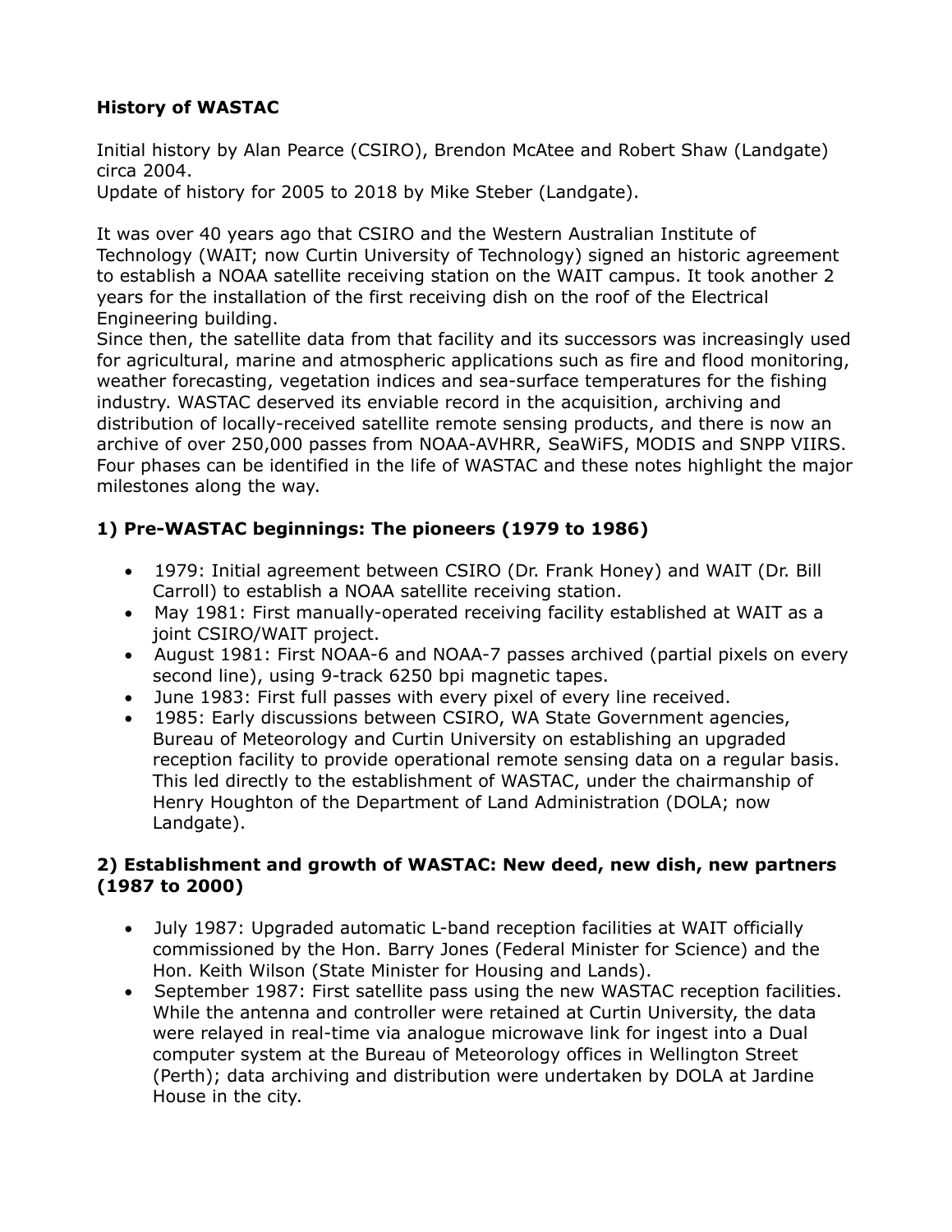· January 1989: First WASTAC deed signed by the Bureau of Meteorology, CSIRO, Curtin University (ex- WAIT) and the Department of Land Administration (DOLA), with the stated objectives:

to acquire operate and maintain the facility;

to maintain an archive of remotely sensed data acquired by the Facility from satellites of the National Oceanic and Atmospheric Administration (hereinafter called "NOAA");

to provide remotely sensed data for the day-to-day operational requirements of the Bureau;

to provide facilities and remotely sensed data for the parties here to conduct research and development projects from time to time;

to provide in accordance with the provisions of this Deed remotely sensed data to members of the Consortium for their own requirements or purposes or for supply by them to those to whom they may be responsible or for sale by them to their respective customers or clients as the case may be on terms and conditions determined by the Board.

- · December 1989: First formal WASTAC Annual Report published.
- · January 1993: The Leeuwin Centre for Earth Sensing Technologies opened, providing accommodation for the remote sensing sections of DOLA, CSIRO, Curtin University, TAFE and some commercial clients.
- · March 1995: WASTAC deed renewed for second 5-year period. This included a re-structure of the WASTAC Board of Management to meet twice a year separately from the ongoing Standing Committee.
- · December 1995: Henry Houghton retired as inaugural Chairman of WASTAC and was replaced by Richard Smith (DOLA).
- · September 1996: Upgrade to the ingest facility with HP workstations replacing the IBM PS/2 system, and a high speed microwave link established for transferring satellite data directly to the Leeuwin Centre.
- · December 1996: The WASTAC receiver assisted in the rescue of a stricken yachtsman in the Southern Ocean.
- · 1997: WASTAC Strategic Plan prepared, with the vision "Improve the economy, society and environment through the acquisition of satellite observations of Western Australia and its oceans for research and near real-time applications".
- · March 1997: WASTAC "quicklook" facility for AVHRR passes established on the World Wide Web.
- · October 1997: First SeaWiFS pass received by WASTAC.
- · April 2001: Implementation of CAPS software into the WASTAC/DOLA processing stream.

### **3) X-band expansion: A new generation of satellites (2001 to 2015)**

- · August 2001: Expanded WASTAC-X consortium formed by the Bureau of Meteorology, CSIRO, Curtin University, DOLA, Geosciences Australia and Murdoch University.
- · September 2001: New X-band facility (with a 3.6 m radomed autotracking antenna) installed at Murdoch University to receive MODIS data; the facility was officially commissioned in November.
- · September 2001: First MODIS/TERRA pass received and archived.
- · September 2001: WASTAC website established: www.wastac.wa.gov.au.
- · November 2001: The digital microwave link was upgraded from 2 to 4 Mbits/sec.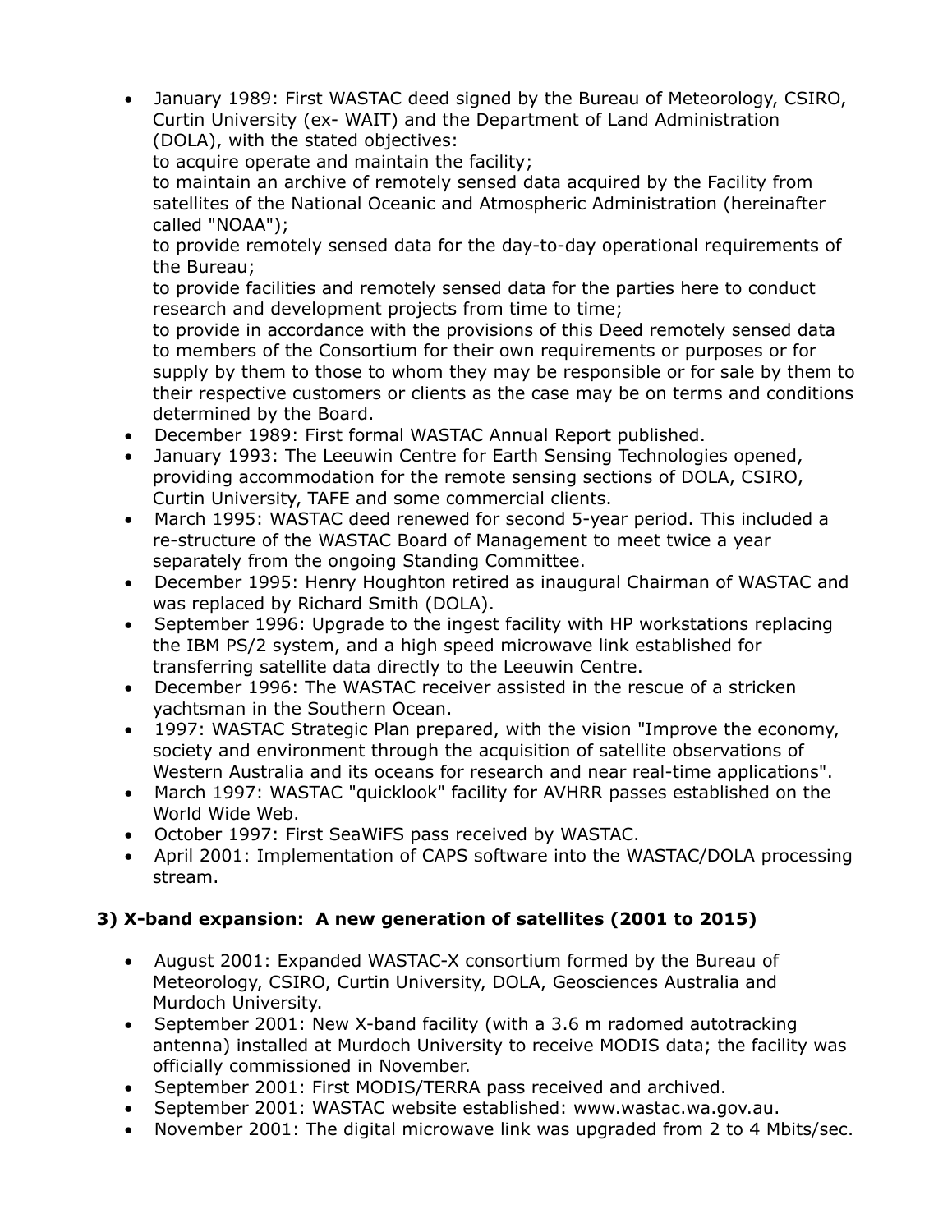- · July 2002: First MODIS/AQUA pass received and archived.
- · November 2002: Three MODIS development working groups established for atmosphere, land and ocean.
- · June 2004: WASTAC-X deed signed by the 6 Consortium partners.
- · August 2005: L-band upgrade to the Murdoch antenna, allowing reception of NOAA/AVHRR, SeaWiFS and FY-1D.
- · March 2008: Richard Smith retired as Chairman of WASTAC and was replaced by Mervyn Lynch (Curtin).
- · July 2009: X-band upgrade to the Murdoch antenna, allowing reception of MetOp, SNPP and FY-3A.
- · 2011: Installed a microwave link from the Murdoch site to the Bureau of Meteorology's Perth offices via Curtin University as a business continuity measure.
- · February 2011: Mervyn Lynch retired as Chairman of WASTAC and was replaced by Matthew Adams (Landgate).
- · March 2012: First SNPP and MetOp-A passes received.
- · April 2012: First FY-3B pass received.
- · October 2012: First MetOp-B pass received.
- · April 2015: First FY-3C pass received.

# **4) Winding Up**

- · February 2016: L-band antenna at Curtin University critically fails.
- · August 2016: WASTAC Board holds Strategic Workshop to discuss WASTAC's future in the current policy and operational environment.
- · November 2016: WASTAC Board decides to wind up WASTAC by the end of 2018.
- · January 2017: The Australian National Ground Segment Technical Team (ANGSTT) replaces the WASTAC Technical Committee.
- · December 2017: L-band facility dismantled and donated to the Australian Space Academy.
- · December 2018: Landgate purchases the Murdoch antenna from the other partners within WASTAC.

The success of WASTAC over the past 4 decades may be summed up in simple terms: "competence and cooperation" - the high level of competence of the individuals comprising the WASTAC Standing Committee and Board, and the encouraging degree of co-operation between the participating organisations. These hallmarks ensured that WASTAC met the challenges of new satellite sensors and new marine, terrestrial and atmospheric applications.